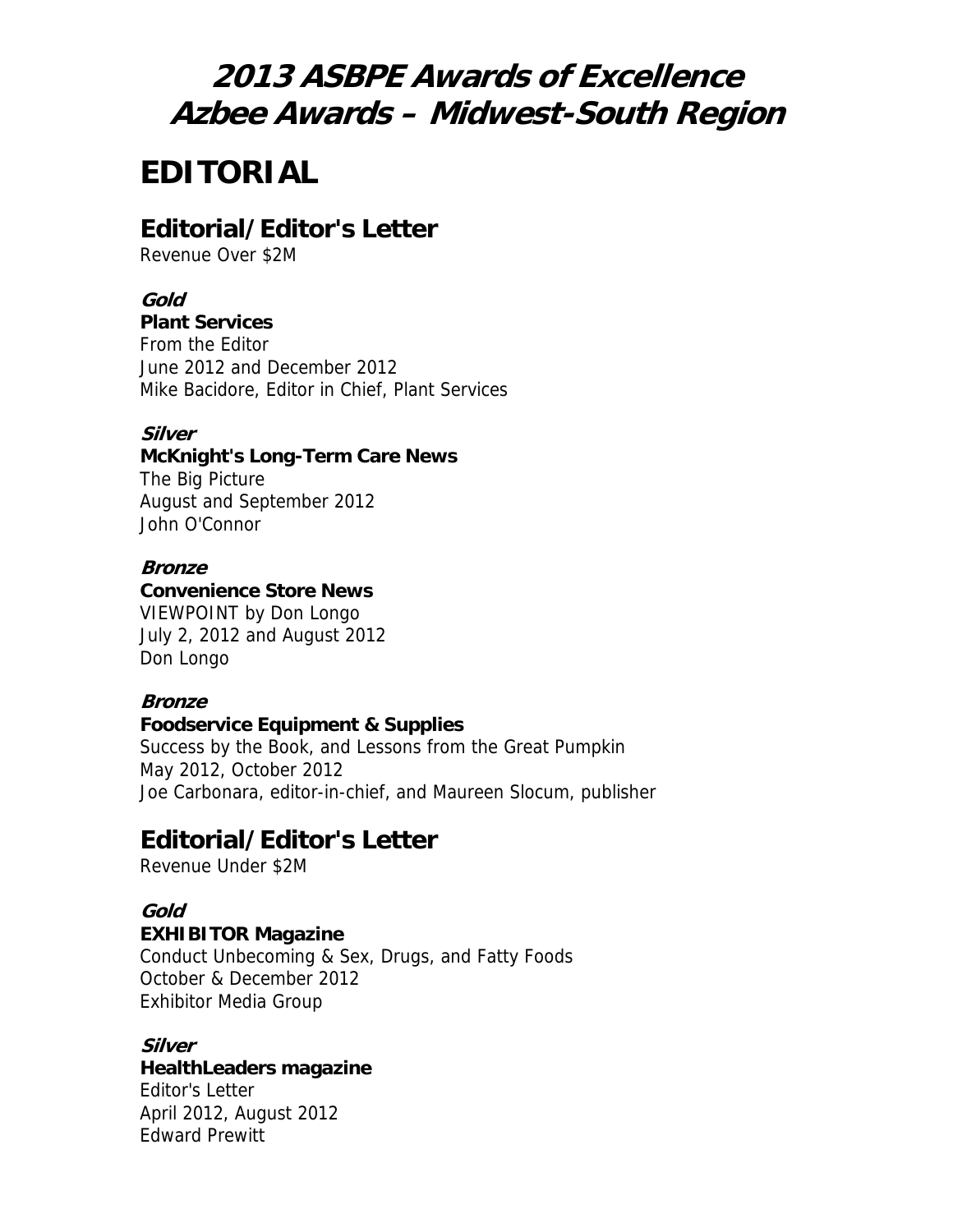#### **Bronze Chemical Processing** From the Editor: Who's the Odd Man Out? A Milestone Book Turns 50 April, July Mark Rosenzweig, Editor in Chief

# **Feature Article - Group Effort**

### **Gold**

### **Automotive News**

**Facilities** Jan. 30, 2012 Amy Wilson, Jamie LaReau, Mike Colias and Automotive News editorial staff

### **Silver**

#### **Green Manufacturer**

Out-of-the-box sustainable packaging option for manufacturers; (deck) Lighter, tighter, biobased, biodegradable, recycled, recyclable September/October 2012 Jaan Koel, Kate Bachman, Teresa Chartos

# **Feature Article - Impact/Investigative Feature**

#### **Gold**

### **Automotive News**

Sporty store is a no-go at GM Oct. 22, 2012 David Barkholz

### **Silver**

**Automotive News**

States wary of TrueCar's methods Jan. 2, 2012 Amy Wilson, David Barkholz

# **Feature Article: In-depth Feature, More than 1,000 Word**

### **Gold**

**Control** Smarter Reality March 2012 Jim Montague

### **Silver**

**CSP** The End of E85? February 2012 Samantha Oller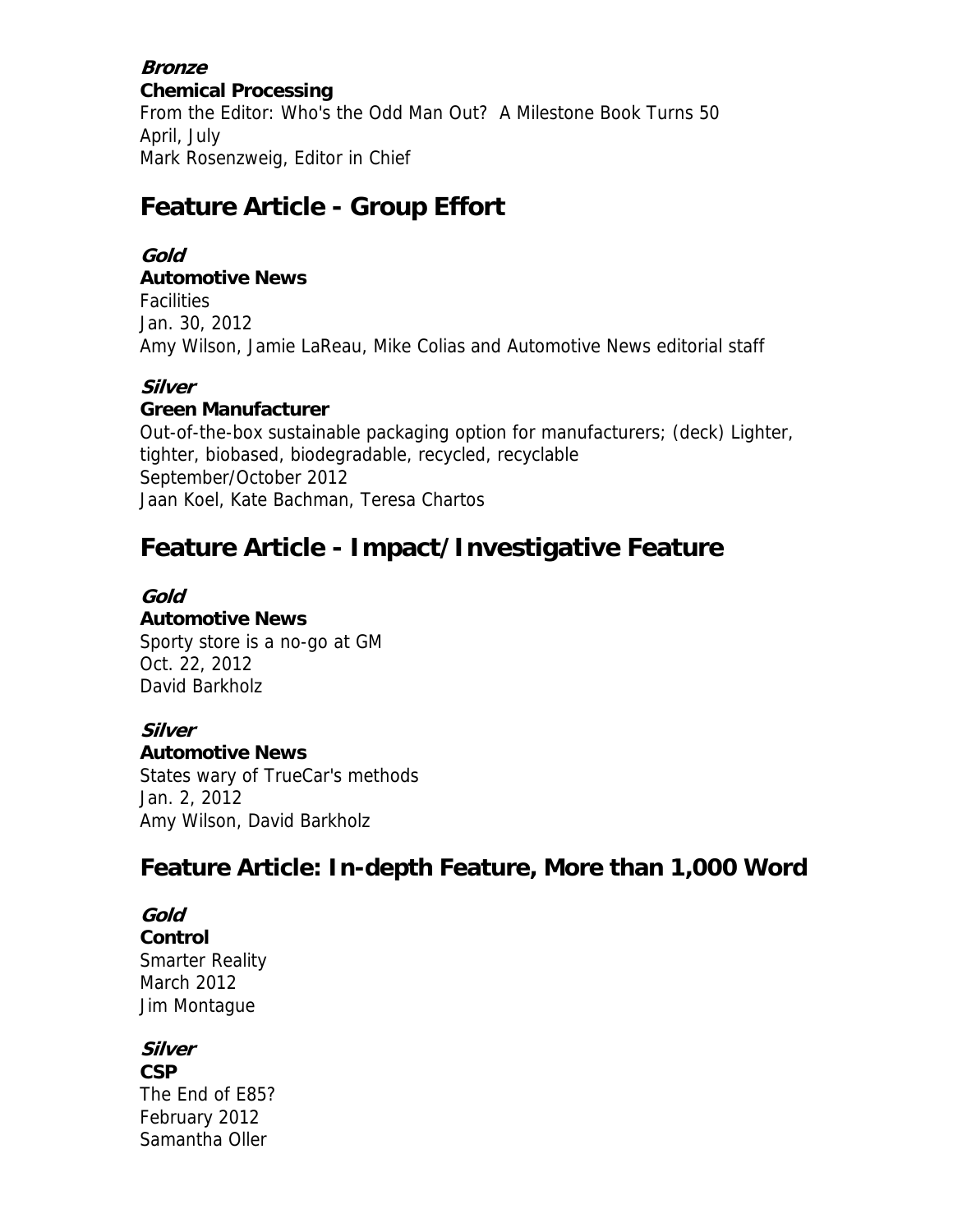**Bronze Automotive News** Tsunami: The Aftermath March 12, 2012 Hans Greimel, David Sedgwick

# **Feature Article: Solo Author**

### **Gold**

**Diversity Executive** The BRIC Woman s Trials When Getting Ahead September/October 2012 Diversity Executive Editorial Staff

### **Silver**

**Safety+Health magazine** GHS is here May 2012 Kyle W. Morrison

## **Bronze**

**Trustee** 10 Facts about Population Health July/August 2012 John Morrissey

# **Individual Profile**

## **Gold**

**CSP** Don Zietlow: Retail Leader of the Year December 2012 Angel Abcede

### **Silver**

### **Green Manufacturer**

Dell's Campbell: The whole package; (deck: The farmer in Dell leads conversion to organic packaging) September/October 2012 Kate Bachman

# **Organizational Profile**

**Gold Hardware Retailing** The Secret Garden August 2012 Jaime Koch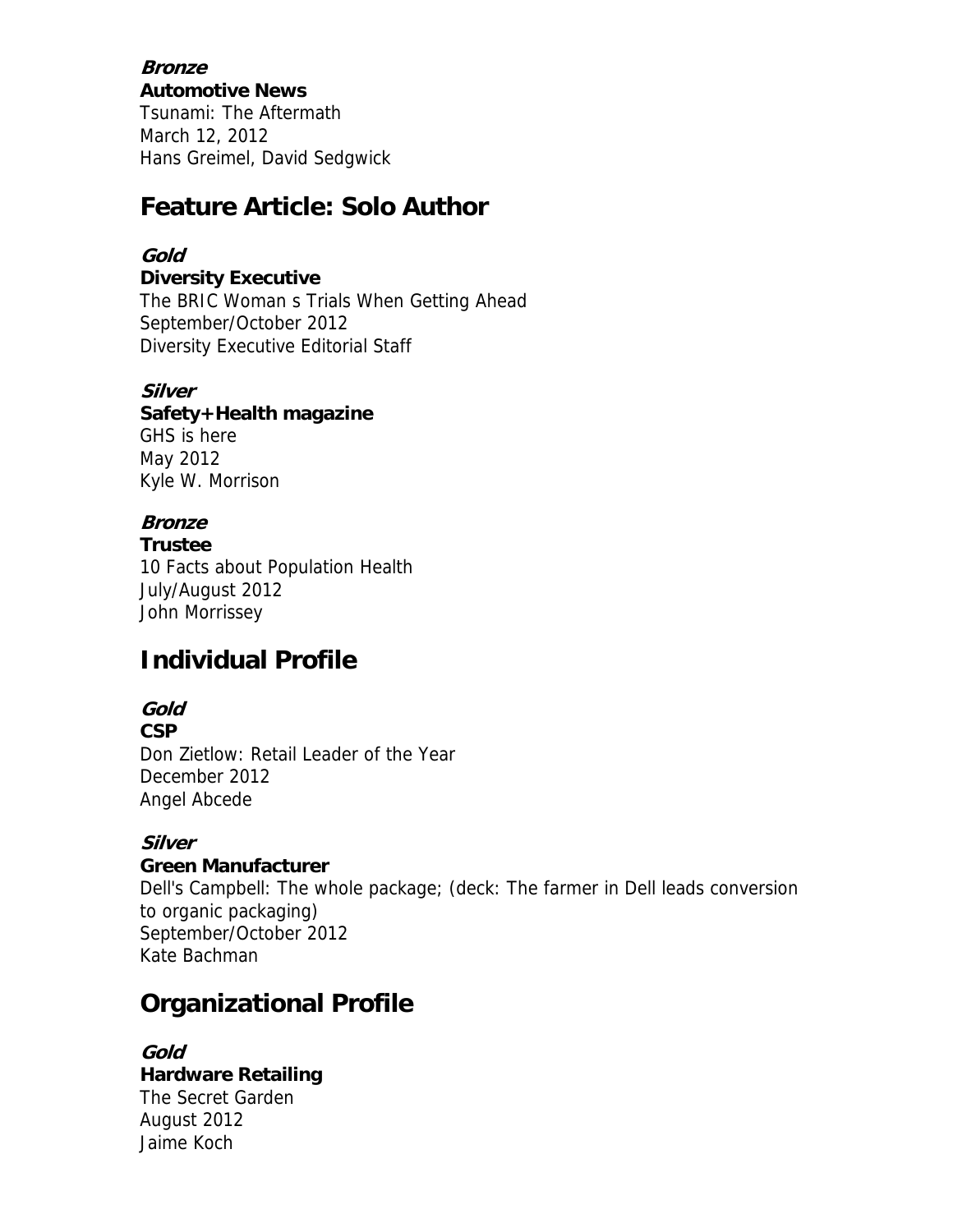**Silver The FABRICATOR** "Turning WIP space into productive space September 2012 Tim Heston

#### **Bronze Building Design+Construction**

HMC Architects: 'changing the world through design' October 2012 Robert Cassidy, Elena Mengarelli

# **Regular Column, Contributed**

### **Gold**

**Better Roads** Kirk Landers March 2012, June 2012 Kirk Landers

### **Silver**

### **Chemical Processing**

Field Notes June, October Dirk Willard, Author, Mark Rosenzweig, Editor in Chief, Amanda Joshi, Managing Editor, Brian Hertel, Associate Art Director

### **Bronze**

**Music Inc. Magazine** Lessons Learned January and February 2012 Gerson Rosenbloom

# **Special Section**

### **Gold**

## **DTN/The Progressive Farmer**

Global Foodscapes September Issue Gregg Hillyer, Donovan Harris, Brent Warren, Jim Patrico, Charles Johnson, Barb Baylor Anderson, Howard G. Buffet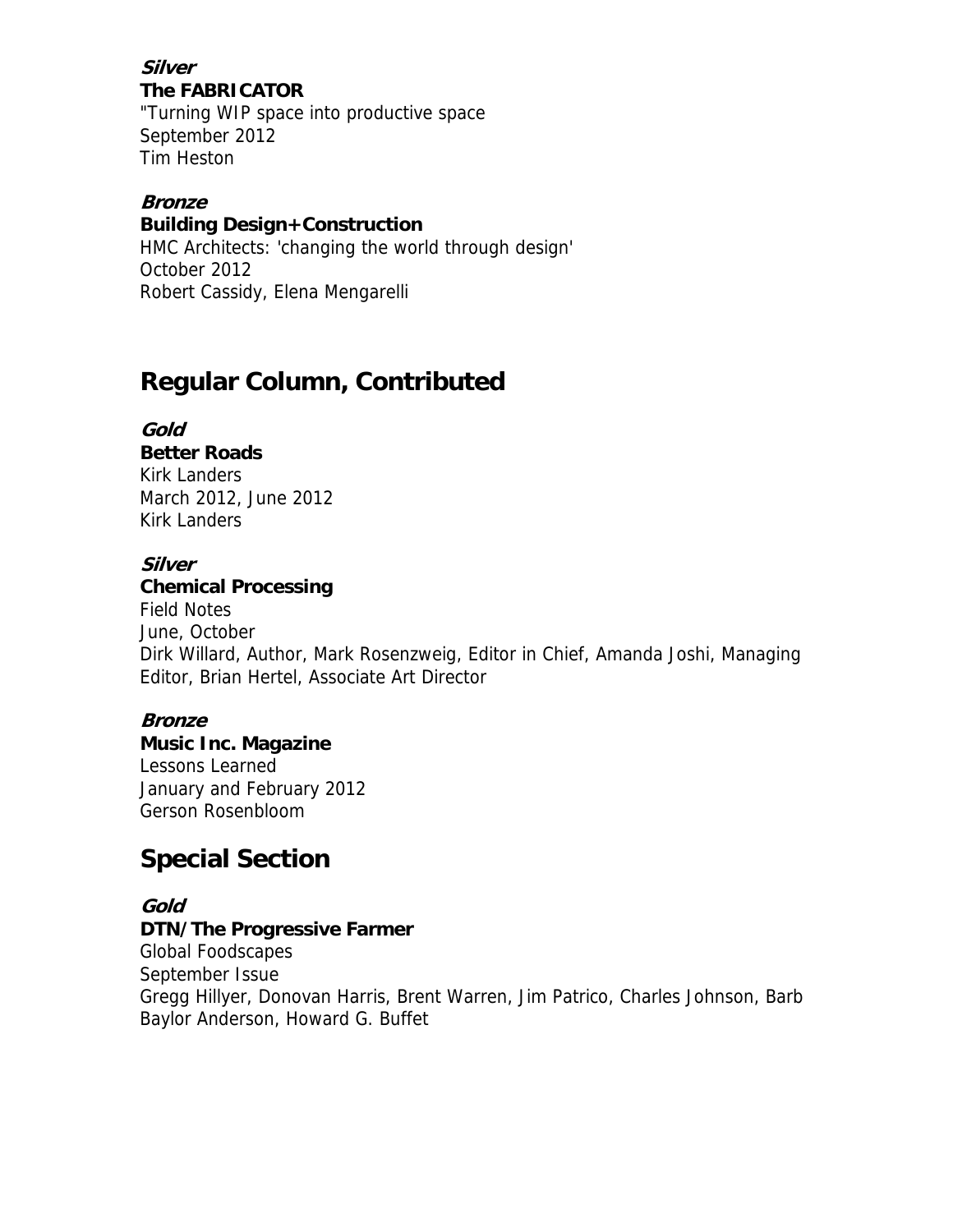### **Silver DTN/The Progressive Farmer**

The Boys of Summer December 2012 Dan Miller, Donovan Harris, Brent Warren, Jim Patrico, Boyd Kidwell, Karl Wolshohl, Charles Johnson, Tom Dodge

## **Bronze**

### **Automotive News**

Best Dealerships To Work For Oct. 22, 2012 Automotive News staff

# **Special Supplement**

## **Gold**

### **Meetings Focus International**

Meetings Focus International May 2012 Tyler Davidson, Lori Tenny, Scott Easton, Evan Brownfield, Kelsey Farabee, Zachary Chouteau

### **Silver**

### **Farm Industry News**

The List Issue February 2012 Farm Industry News Staff

### **Bronze**

### **restaurant development + design**

restaurant development + design Inaugural Issue March 2012 Dana Tanyeri, managing editor, Joe Carbonara, editor-in-chief, Maureen Slocum, publisher, and Anne LoCascio, Art Director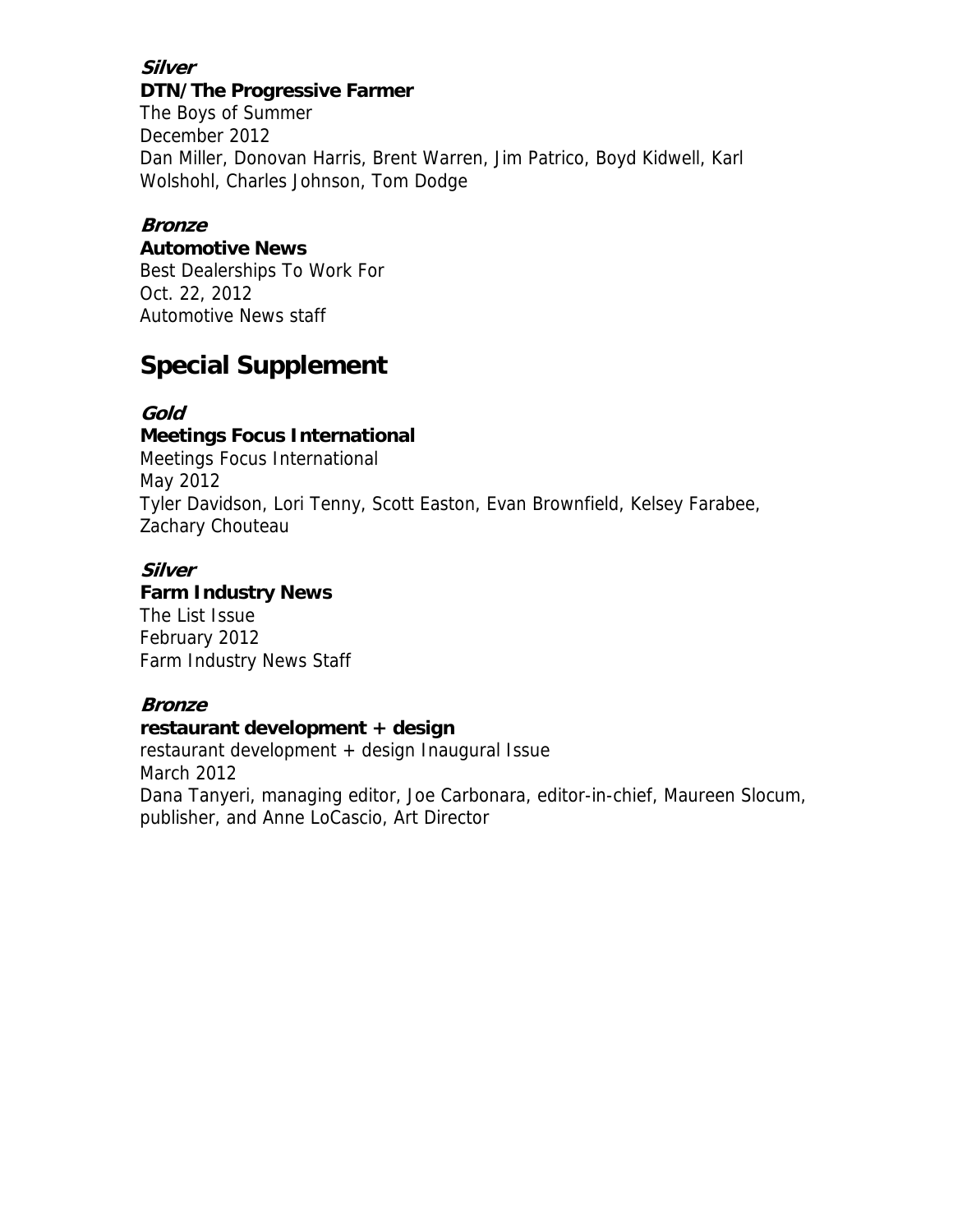# **DESIGN**

# **Feature Article Design**

Revenue Over \$2M

### **Gold**

### **Building Design+Construction**

14 Great Solutions Dec 2012 Elena Mengarelli, Tim Gregorski, Robert Cassidy

# **Feature Article Design**

Revenue Under \$2M

### **Gold**

**Music Inc.** Music Inc. November Cover Article November 2012 Andy Williams

# **Silver**

**PPB** TurboTest: A Product Safety Roadmap May 2012 In Churl Yo, Tina Berres Filipski

# **Front Cover - Computer Generated**

Revenue Over \$2M

### **Gold**

**Plant Services** Energy Efficiency by the Numbers

November 2012 Derek Chamberlain

### **Silver**

**Farm Industry News**

Buyer's Forecast 2013 December 2012 Lynn Varpness, Mike Krivit

### **Bronze**

**Farm Industry News** Redefining fuel efficiency November 2012 Lynn Varpness, Mike Krivit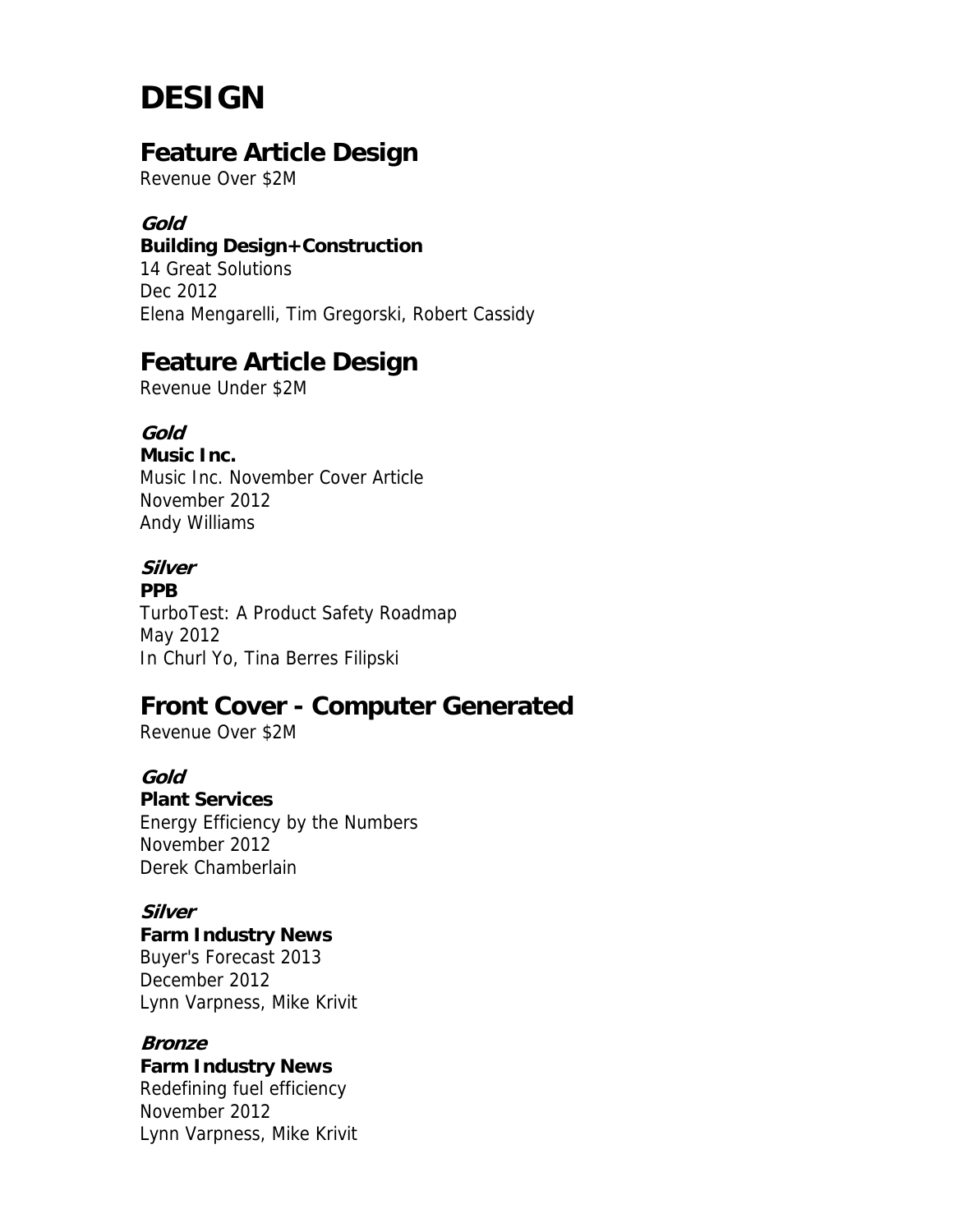# **Front Cover - Computer Generated**

Revenue Under \$2M

### **Gold**

### **Industrial Networking**

Can we solve social media? 2012 - Quarter 4 The Industrial Networking Team

### **Silver**

#### **HealthLeaders**

Putting Data in Nurses Hands February 2012 Doug Ponte/William Duke

### **Bronze**

**Chemical Processing** Behold the Evolving Engineer July 2012 Brian Hertel

### **Bronze**

### **Flow Control Magazine**

The Road to Compliance - What's So Complicated About Standardized Thermowell Design? August 2012 Flow Control Magazine

# **Front Cover - Illustration**

# **Gold**

**HealthLeaders** Reaching New Heights January 2012 Doug Ponte/Michael Witte

### **Silver**

#### **DTN/The Progressive Farmer** Planning For Profit Mid-November 2012

Donovan Harris, Chris Van Es

### **Bronze**

### **Health Data Management**

Too Much? November 2012 Art Director Scott Valenzano. Editor-In-Chief Greg Gillespie.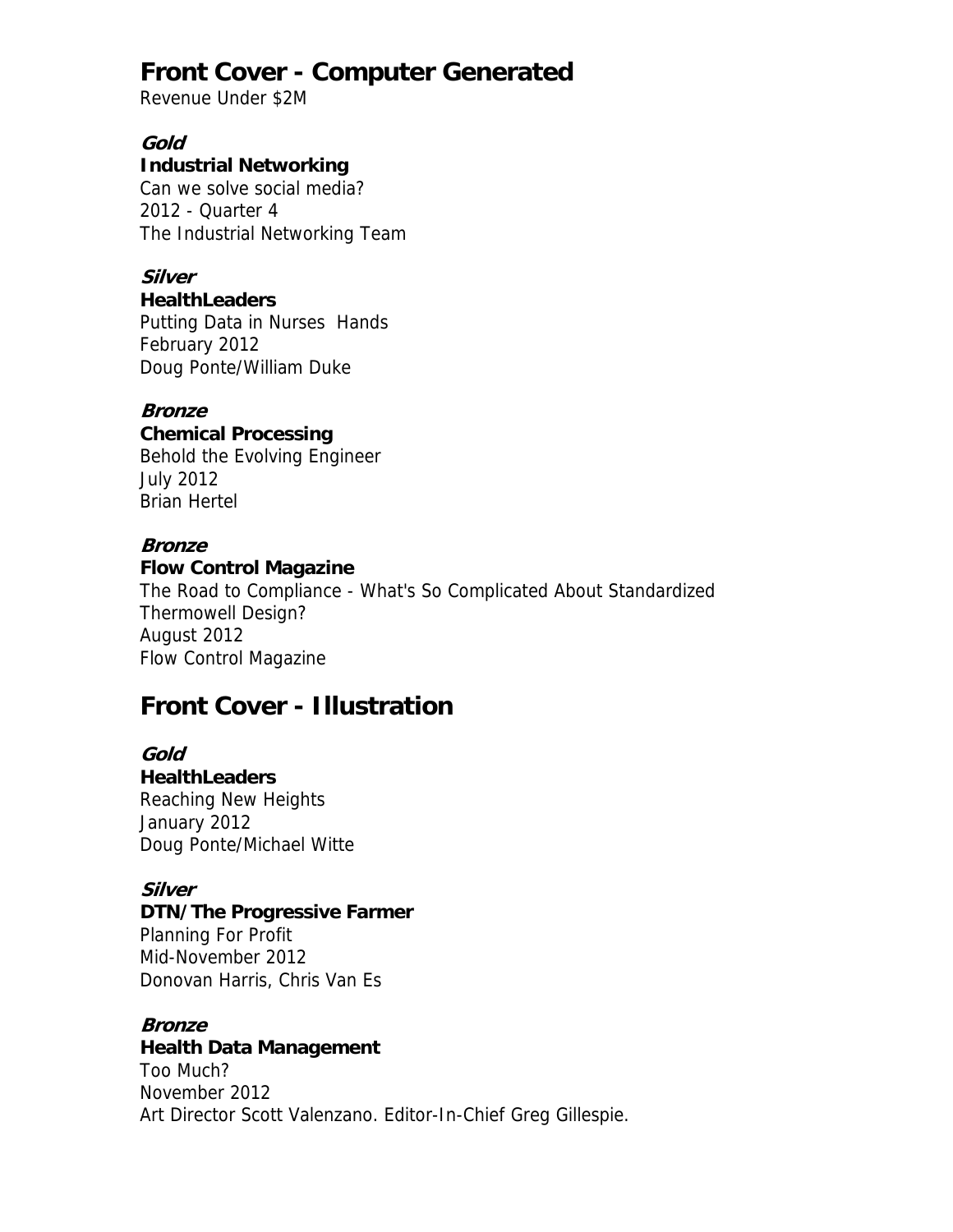# **Front Cover - Photo**

Revenue Over \$2M

#### **Gold**

### **Farm Industry News**

Growing the Gold cover September 2012 Lynn Varpness, Mike Krivit

### **Silver**

#### **DTN/The Progressive Farmer**

PF April Cover April 2012 Issue Donovan Harris, Jim Patrico

#### **Silver**

### **Modern Healthcare**

Anatomy of an Outbreak November 19, 2012 Eric Semelroth

## **Front Cover - Photo**

Revenue Under \$2M

#### **Gold**

#### **Food Processing** Hail to the Chef March 2012 Brian Hertel

#### **Silver**

#### **Food Processing**

Processor of the Year - Chobani December 2012 Brian Hertel

#### **Bronze**

#### **Music Inc. Magazine**

Music Inc. July 2012 Cover July 2012 Andy Williams

#### **Bronze**

### **Control Design**

a little change March 2012 Derek Chamberlain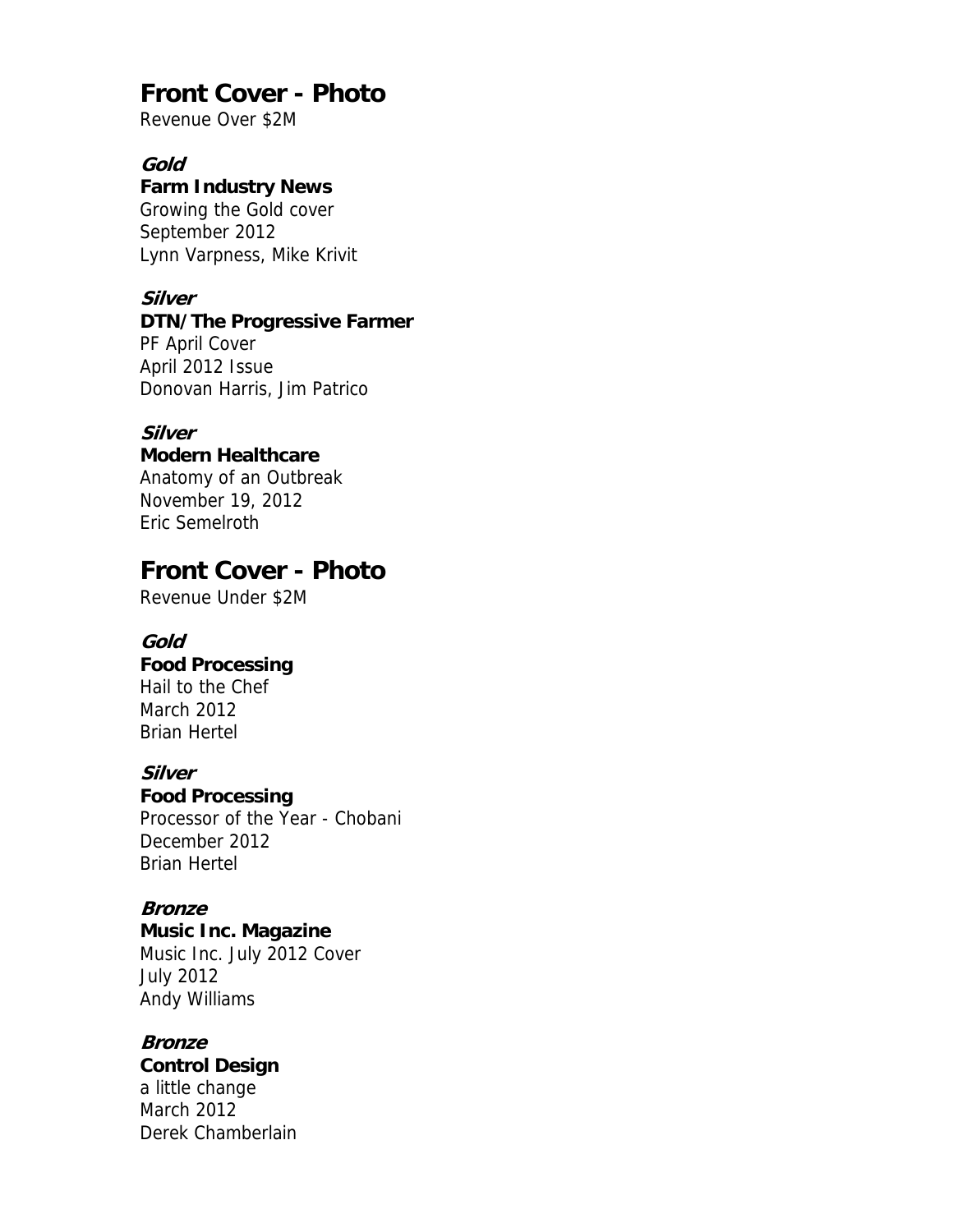# **Opening Page/Spread - Computer Generated**

**Gold HealthLeaders** Shaping Sustainable Cost Control June 2012 Doug Ponte/Pep Montserrat

### **Silver**

**Control** Cast a Giant Shadow February 2012 Brian Hertel

### **Bronze**

**Control** Smarter Reality

March 2012 Brian Hertel

### **Bronze**

**HealthLeaders** Volume, Value, and Compensation Metrics November 2012 Doug Ponte/William Duke

# **Opening Page/Spread - Illustration**

#### **Gold EXHIBITOR Magazine**

The Seven Deadly Sins of the New-Build Process April 2012 Exhibitor Media Group

### **Silver**

**HealthLeaders**

Reaching New Heights January 2012 Doug Ponte/Michael Witte

# **Opening Page/Spread - Photo**

### **Gold HealthLeaders** Beyond Compliance March 2012 Doug Ponte/Kim Cook